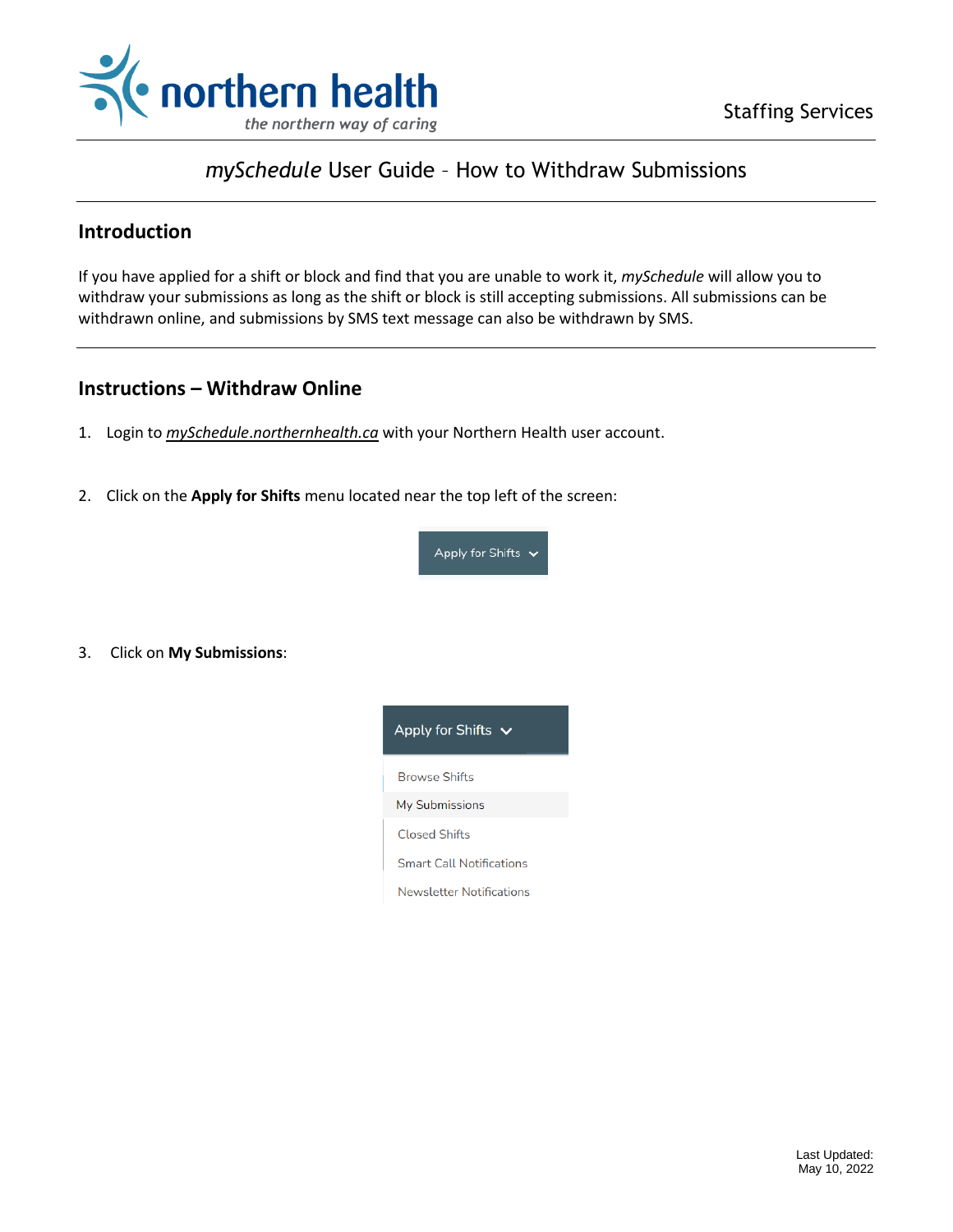4. You can enter any of the following search options in the **Search My Submissions** screen to narrow your search, or you can just click on **Search** to see all your submissions.

Below is a brief explanation for each Search option:

| <b>Resolution Status</b> | Identifies the status of the shift/block of your search<br>Pending – shift/block closed for submissions and are in processing<br>٠<br>Granted - shifts/blocks you were granted<br>٠<br>Denied - shifts/blocks you were denied<br>$\bullet$<br>Withdrawn - shifts/blocks you withdrew your submission<br>$\bullet$ |  |  |
|--------------------------|-------------------------------------------------------------------------------------------------------------------------------------------------------------------------------------------------------------------------------------------------------------------------------------------------------------------|--|--|
| <b>Submission Method</b> | The method you used to submit the initial submission                                                                                                                                                                                                                                                              |  |  |
| <b>Facility</b>          | The facility your units belong to                                                                                                                                                                                                                                                                                 |  |  |
| Unit                     | The units you can work in within your selected facility                                                                                                                                                                                                                                                           |  |  |
| <b>Shift Start Date</b>  | Shift start date to include in the search                                                                                                                                                                                                                                                                         |  |  |
| <b>Shift End Date</b>    | Shift end date to include in the search                                                                                                                                                                                                                                                                           |  |  |

5. After entering your search criteria, you will see the **My Submissions** screen, which displays the information for each submission:

| <b>PREM</b>              | Date                           | Occ  | Unit                                                  | Close                            | Shift Info | Resolution | Method |
|--------------------------|--------------------------------|------|-------------------------------------------------------|----------------------------------|------------|------------|--------|
| $\overline{\phantom{a}}$ | Feb 23 2017, 13:30 - 18:00 PST | SWII | 554 - SVN Seven Sisters<br>554 - SVN MH Seven Sisters | Mar 01 2017, 00:00 PST<br>Closed | Day (dck)  | Withdrawn  | Web    |
| ∗                        | Feb 23 2017, 13:30 - 18:00 PST | SWII | 554 - SVN Seven Sisters<br>554 - SVN MH Seven Sisters | Mar 01 2017, 00:00 PST<br>Closed | Day (dck)  | Withdrawn  | Web    |

Here is a brief explanation of the columns:

| <b>PREM</b>       | This shift potentially may incur premium rates                                                |
|-------------------|-----------------------------------------------------------------------------------------------|
| <b>Date</b>       | The starting date & time of the shift/block, and the ending date & time of the<br>shift/block |
| <b>Occ</b>        | The occupation type of the shift/block                                                        |
| Unit              | The facilty and unit where the shift/block is located                                         |
| Close             | The time & date that the shift/block closed/will close for submissions                        |
| <b>Shift Info</b> | The type of shift (Day/Evening/Night) and the shift icon                                      |
| <b>Resolution</b> | The resolution status of your submission; Pending, Withdrawn, Granted, or<br>Denied           |
| <b>Method</b>     | The method of submission; Web, Text, Call, Automatic                                          |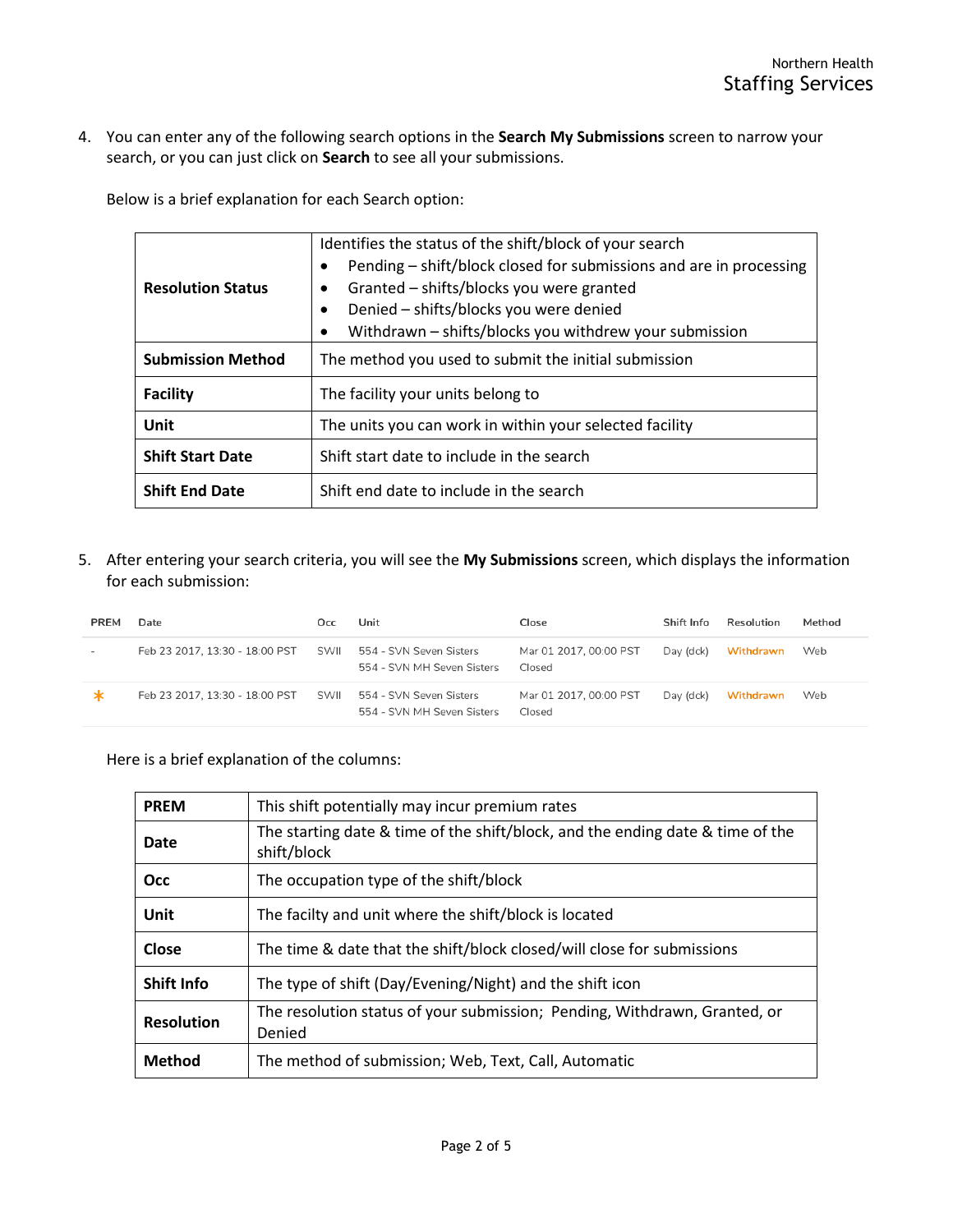6. Once you have identified the shift or block submission you want to withdraw from, check to see if there is a Withdraw button beside the information. If the button is available, simply click it to withdraw the submission. If the button is not available, submissions have closed and the submission can no longer be withdrawn.

| $\sim$ | Sep 17 2019, 08:00 -<br>16:30 PDT | SWII | 559 - TEO Terrace Health<br>Services<br>559 - TEO MH Community | Aug 18 2019, 16:35<br>PDT<br>Open for<br>Submissions | Day (d7.5) | Pending | Web | Withdraw |
|--------|-----------------------------------|------|----------------------------------------------------------------|------------------------------------------------------|------------|---------|-----|----------|
|        |                                   |      |                                                                |                                                      |            |         |     |          |

7. If the shift or block was successfully withdrawn, the Resolution status will change from Pending to Withdrawn.

| Feb 23 2017, 13:30 - 18:00 PST SWII 554 - SVN Seven Sisters |                                         | Mar 01 2017, 00:00 PST Day (dck) Withdrawn Web |  |  |
|-------------------------------------------------------------|-----------------------------------------|------------------------------------------------|--|--|
|                                                             | 554 - SVN MH Seven Sisters       Closed |                                                |  |  |

8. Shifts can also be withdrawn through the same menu you use to apply on them. Click on the **Apply for Shifts** menu located near the top left of the screen:



**Prebooking Newsletter Notifications** 

 $\sim$  200  $\sim$  200  $\sim$  200

10. Find the submission you would like to withdraw, and click on the **Withdraw Submission** button:

9. Click on **Browse Shifts**:

| Interior HSDA) | <b>Staffing Clerk 4 Shift Block</b><br>300 - NIR Staffing PGR (300 - NIR Northern |  |    |  |
|----------------|-----------------------------------------------------------------------------------|--|----|--|
| Mar 29         | 08:00 - 16:00 PDT                                                                 |  | B8 |  |
| Mar 30         | $08:00 - 16:00$ PDT                                                               |  | B8 |  |
| Mar 31         | $08:00 - 16:00$ PDT                                                               |  | B8 |  |
| Apr 01         | 08:00 - 16:00 PDT                                                                 |  | B8 |  |
|                |                                                                                   |  |    |  |
|                | 2 Submissions<br><b>Withdraw Submission</b>                                       |  |    |  |

#### Page 3 of 5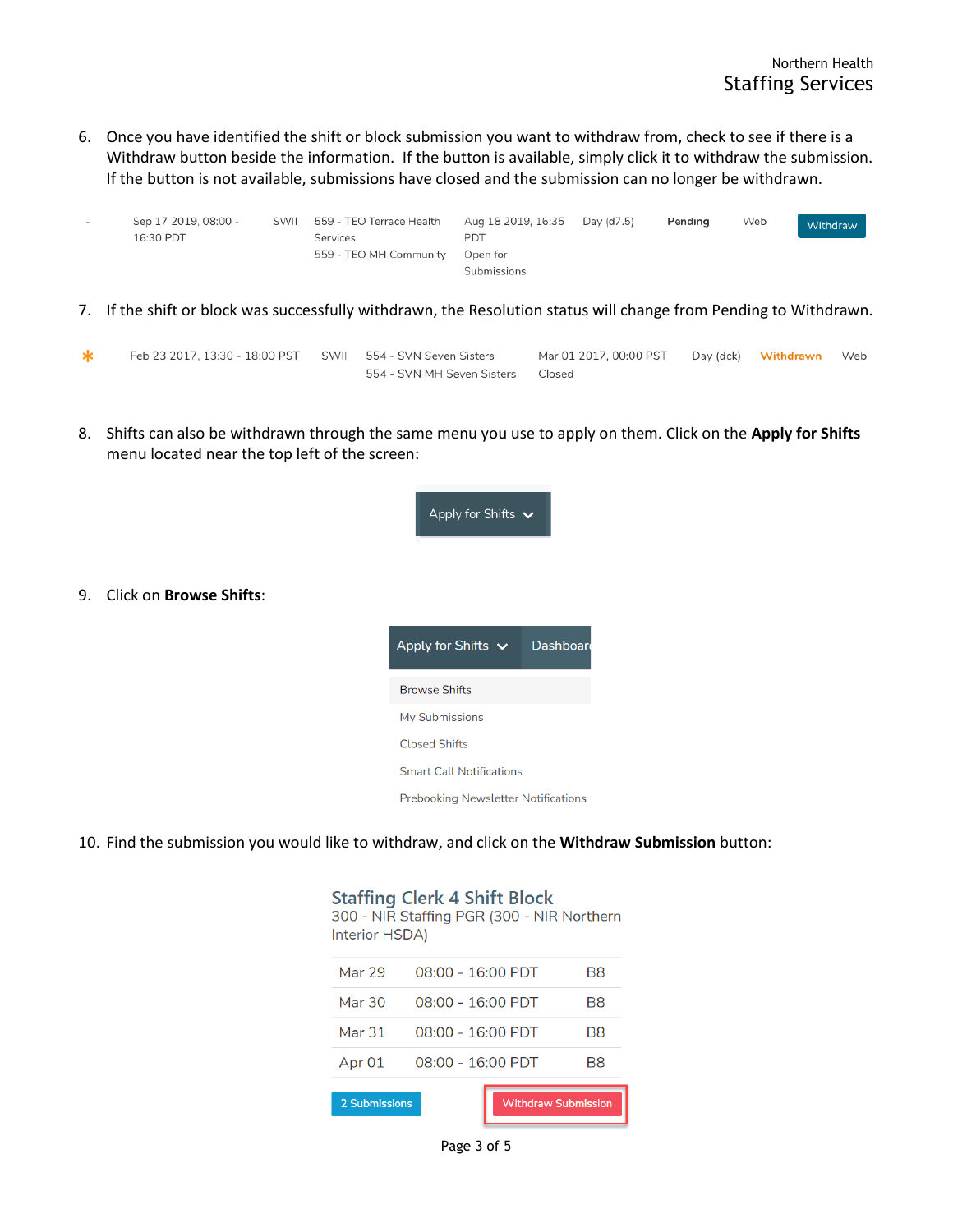#### 11. The application window will open – select **Withdraw Submission**:

| <b>Staffing Clerk Shift</b><br>×                                      |        |                        |               |                                            |  |  |  |
|-----------------------------------------------------------------------|--------|------------------------|---------------|--------------------------------------------|--|--|--|
| 300 - NIR Staffing PGR (300 - NIR Northern Interior HSDA)             |        |                        |               |                                            |  |  |  |
| Day                                                                   | Date   | Time                   |               | Icon                                       |  |  |  |
| Mon                                                                   | Oct 25 | 07:00 - 15:00 PDT      |               | A <sub>7</sub>                             |  |  |  |
| <b>Actions</b><br>ᄉ<br><b>Withdraw Submission</b><br>Closes in 4 days |        |                        |               |                                            |  |  |  |
|                                                                       |        |                        | My Seniority: | 5110.32 hrs                                |  |  |  |
| 1 Submissions                                                         |        |                        |               | Sorting Method: Seniority, Assignment Type |  |  |  |
| Created At                                                            |        | <b>Requested Hours</b> |               | <b>Sorting Rank</b>                        |  |  |  |
| Jul 26th, 15:20 PDT                                                   |        | <b>Full Shift</b>      |               | 1                                          |  |  |  |

12. The window will update to indicate you've successfully withdrawn your application:

# **Staffing Clerk 4 Shift Block**

 $\mathsf{x}$ 

|                | 300 - NIR Staffing PGR (300 - NIR Northern Interior HSDA) |                   |                |  |  |  |  |
|----------------|-----------------------------------------------------------|-------------------|----------------|--|--|--|--|
| Day            | Date                                                      | Time              | Icon           |  |  |  |  |
| Mon            | Mar 29                                                    | 08:00 - 16:00 PDT | <b>B8</b>      |  |  |  |  |
| Tue            | Mar 30                                                    | 08:00 - 16:00 PDT | B <sub>8</sub> |  |  |  |  |
| Wed            | Mar 31                                                    | 08:00 - 16:00 PDT | B <sub>8</sub> |  |  |  |  |
| Thu            | Apr 01                                                    | 08:00 - 16:00 PDT | B <sub>8</sub> |  |  |  |  |
|                |                                                           |                   |                |  |  |  |  |
|                | You've Withdrawn Successfully                             |                   |                |  |  |  |  |
| <b>Actions</b> | ᄉ                                                         |                   |                |  |  |  |  |

**Request Entire Block** 

Closes in a day

| 1 Submissions $\sim$ |                        | My Seniority: | 5110.32 hrs                                |
|----------------------|------------------------|---------------|--------------------------------------------|
|                      |                        |               | Sorting Method: Seniority, Assignment Type |
| Created At           | <b>Requested Hours</b> |               | Seniority                                  |
| Feb 1st, 08:20 PST   | <b>Full Block</b>      |               | 16964.50 hrs                               |